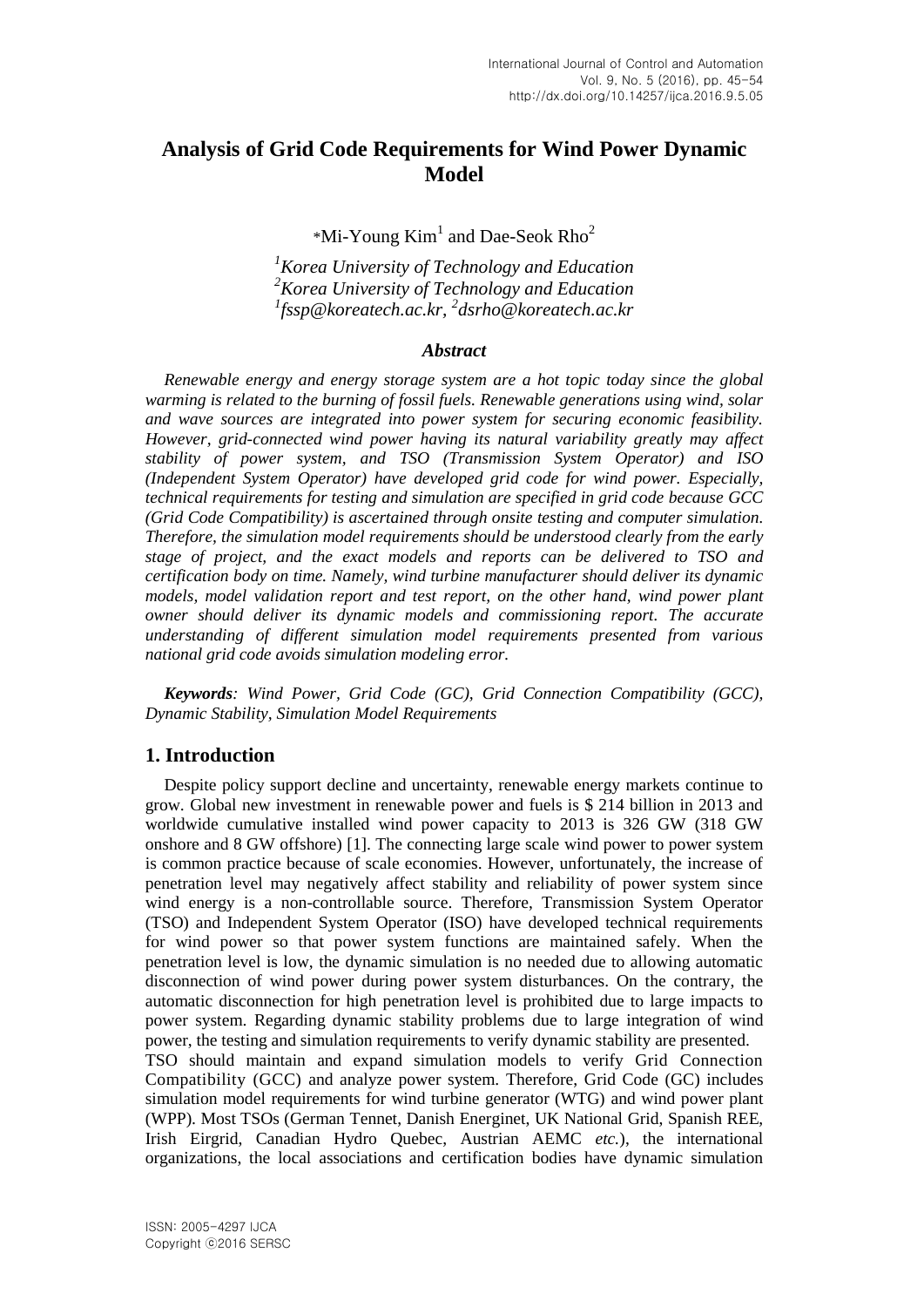requirements [2-8]. WPP owner that has responsibility for not disturbing dynamic stability should supply the various documents related to dynamic simulation; WTG manufacturer should send dynamic models, model validation report and test report. WPP owner should send dynamic models and commissioning report to TSO.

To related dynamic simulation, a considerable amount of research and study has been conducted. IEA Task Expert Group Report [9] described methodologies, study assumptions and inputs needed to study wind integration. CIGRE WG C4.601 discussed models types suitable for power system studies related to the WPP and appropriate level of modeling detail for analysis [10]. The paper [11] described a dynamic models required to study the dynamic interaction between WPP and power system. For installed offshore WPP of more than 500MW in Belgium, the dynamic simulation decided major grid reinforcements [12]. The concept of model validation and the recent efforts to achieve model validation for WPP are explained in the paper [13]. The process of modeling and simulation, guidelines for model validation, validation process and analysis tool were introduced in [14]. Moreover, Swedish R&D organization ELFORSK investigated dynamic properties and limitations when using a HVDC (High Voltage Direct Current) link, based on transistors to control WTGs [15]. Therefore, everyone related to connecting WPP to power system should understand dynamic simulation requirements clearly so that unnecessary project delay or extra work can be avoided. This paper deals with analysis on dynamic stability verification requirements of developed countries in wind power.

## **2. Grid Code**

## **2.1. Grid Code Classification**

The power system is comprised of main constituents such as synchronous/induction generators, power transformers, transmission/distribution lines, switches, relays, compensators, controllers etc. Since complex interactions between the above constituents, the proper planning and designing to operate power system are essential. Therefore, GCs specifying technical and operational requirements related to the production, transportation and utilization of electric power have developed. As we know, GCs are comprised of some codes as shown in Figure 1 and each purpose is as follows [16].



**Figure 1. Grid Codes Classification**

Planning Codes (PC): are applied when planning or modifying power plants. The technical specifications and procedures planning power system are stated: substation or connection site, transmission lines and other facilities.

Operating Codes (OC): are applied to maintain power supply quality after planning codes and connecting codes are satisfied.

Connecting codes (CC): are considered at the same time as PC for power plants. The technical, design and operational requirements at plant connection point are defined. TSO checks whether these requirements is obeyed or not.

Data Communication Codes (DCC): are obeyed under planning and operating power plants. DCC specifies type, form and security requirements for data being exchanged between power plant and TSO.

Balancing Codes (BC): are considered under operating power plants. The requirements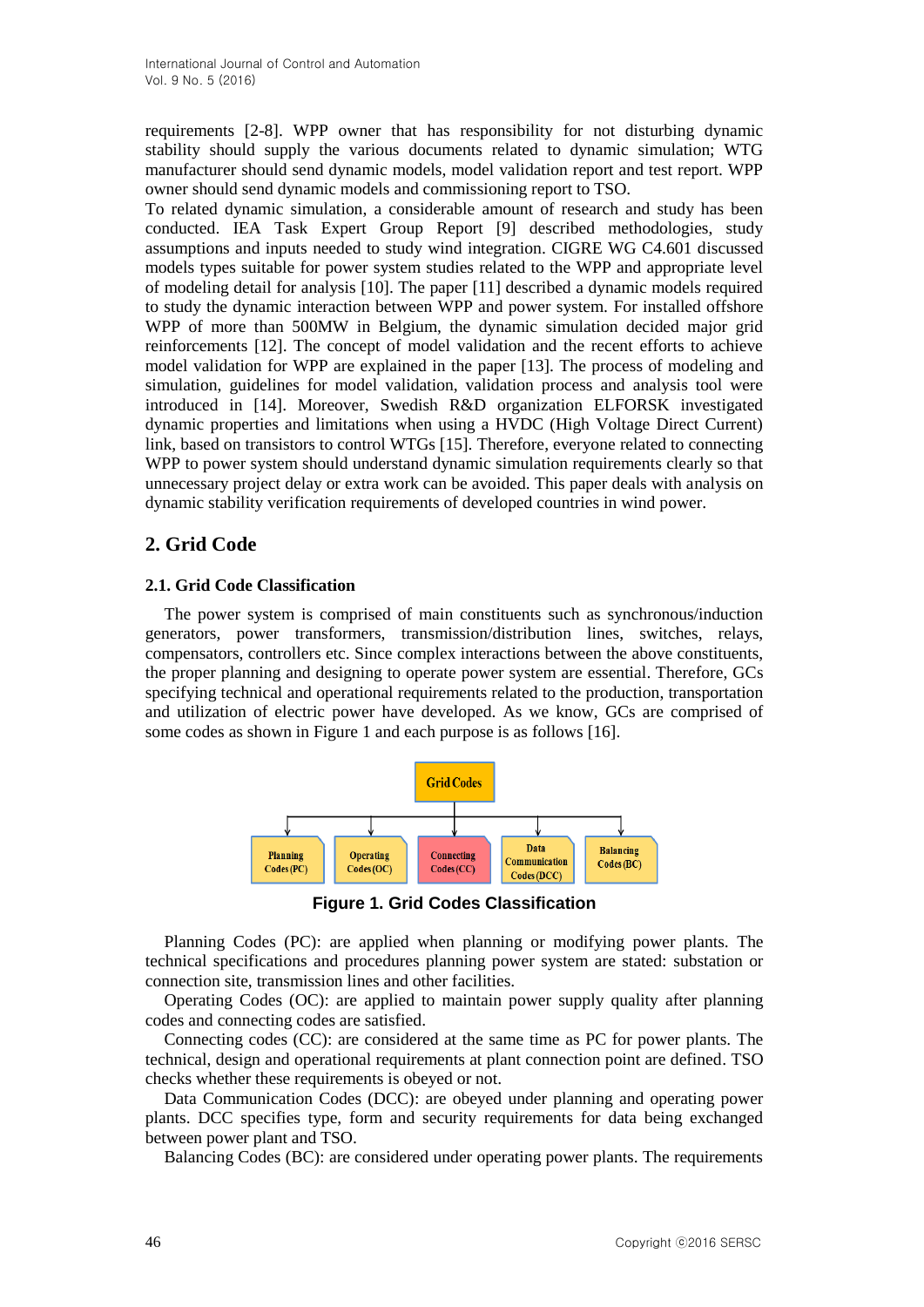to maintain voltage and frequency range at plant connection point are specified.

#### **2.2. Technical Requirements for Wind Power**

Generally, the requirements related to renewable energies are distributed over the above mentioned 5 GCs and mostly contained as a part of the connecting codes. At the latest trends, the requirements are being strengthened since TSO requests renewable energies behaving as the conventional power plants in power system. WPP should observe these requirements, and TSO and certification body should verify GCC. Most TSOs and associations have been made and updated GC for rising impacts of WPP, and typical connection requirements can be summarized as follows.

Tolerance to voltage and frequency deviations: are satisfied by a variety of components while remaining those efficiencies. The continuous or limited WPP operation under operation conditions (normal and emergency) of power system should be possible. This requirement is displayed in minimal operation duration time and reduced active power output according to voltage and frequency deviations.

FRT (Fault Ride Through): should be observed under voltage disturbance (dip or swell) of power system. The larger voltage dip and outage can occur unless WPP is connected in event of disturbance. Therefore, WPP should stay connected to power system in accordance with protective function settings. The requirement is described in minimum connection duration time and active/reactive power outputs according to the varying voltage level. The FRT is classified by HVRT (High Voltage Ride Through), LVRT (Low Voltage Ride Through) and ZVRT (Zero Voltage Ride Through).

Active power control (steady state): is executed in obedience to TSO dispatch orders to avoid imbalances and overloading of power system. This requirement consists of absolute production, delta production and power gradient constraints.

Active power control (dynamic state): is executed to be restored to its pre-fault value during voltage recovery. That is, WPP should help restore the power system to normal operating conditions.

Reactive power control (steady state): is used to ensure efficient operation and voltage control during steady state conditions of power system. The automatic voltage control by continuous changing reactive power output maintains voltage within allowable limits. GC specifies the operation range for reactive power supply of WPP.

Reactive power control (dynamic state): is needed to provide dynamic voltage support under FRT. WPP should inject maximum reactive current to aid recovery to a predisturbance state. The amount of reactive current depending on the extent of the voltage drop is specified.

Power quality: should be satisfied and generally the standards such as IEC 61400-21 [17] and EN 50160 [18] are applied. Voltage disturbances such as voltage variations, flickers, transients and harmonic distortions are considered for WPP.

Protection system: is essential to protect healthy parts from faulty components in power system. The protection system in both WTG and WPP should be determined by cooperation with power system. The requirements are explained in relay setting, function time *etc*.

Data communication and signals exchange: are implemented to secure the proper operation between WPP and power system. The requirements for measuring equipment, measuring accuracy and master data should be prepared. All data should be submitted in standard formats such as PDF, XLS, JPEG and DWG.

Verification and documentation: are mainly related to dynamic stability being discussed in this paper. Planning data (size, type and performance) and model data (WTG, WPP, protection and control) should be forwarded to TSO.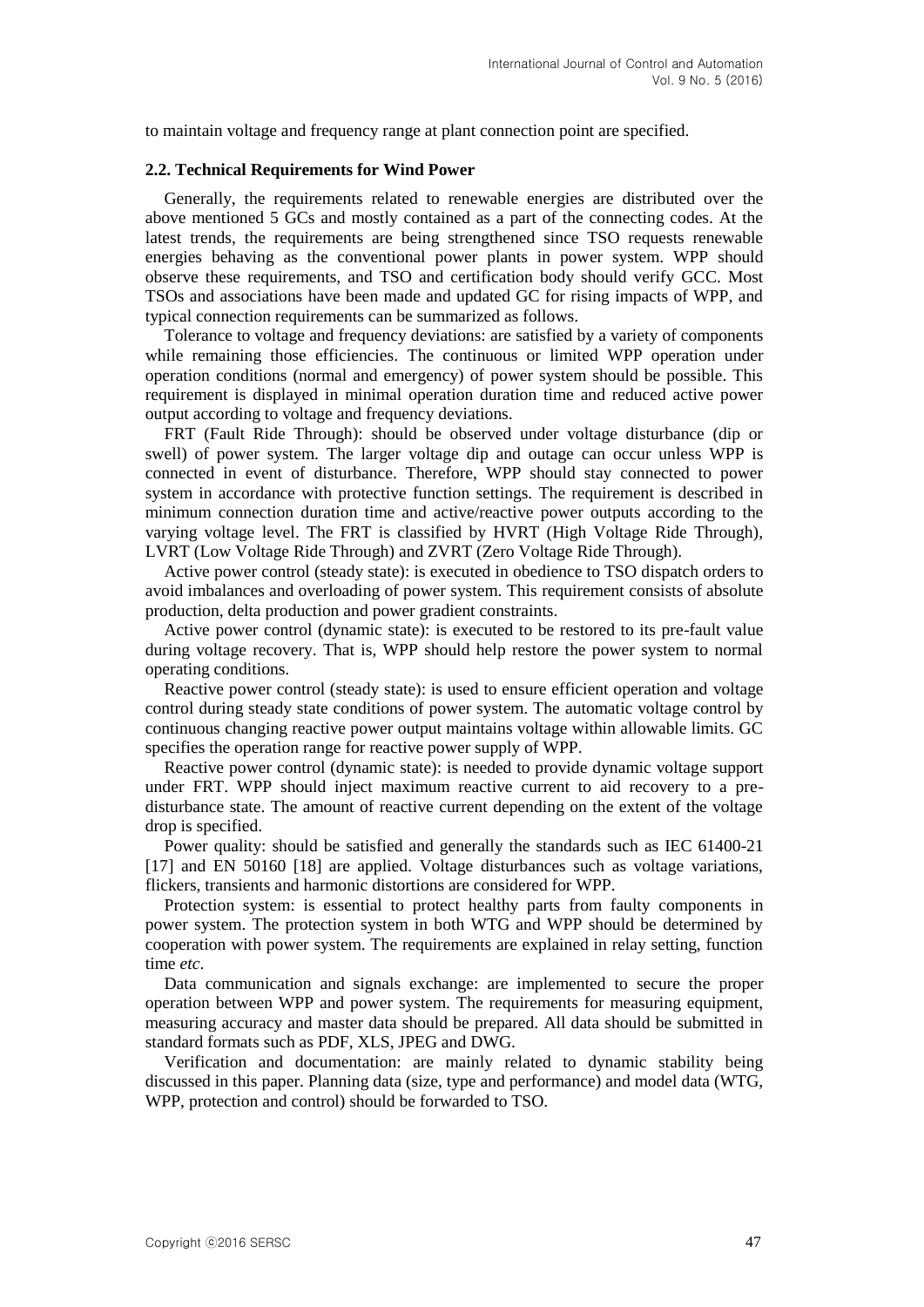# **3. Grid Code Compatibility**

The WPP owner should demonstrate GCC and TSO should assess GCC to ensure no adversely impacts on power system. Therefore, IEC 61400-22 [19] states "grid connection compatibility measurements should be evaluated by the certification body to verify specified reactions (*e.g.* during grid fault conditions) defined in the GC applicable to the site"

## **3.1. GCC Verification**

TSO recommends model validation and compliance measurement (testing) as depicted in Figure 2 [20]. The verification methods, testing and simulation are needed to carry out a verification plan [21]. The GCC testing can represent real behavior of both WTG and WPP, but entails high costs and grid effects. On the contrary, GCC simulation has low costs and no grid effects, but model validation is necessary. Namely, GCC simulation studies are required if demonstrating through testing is impractical due to effects on power system. Therefore, WTG manufacturer makes models and asks an accredited test laboratory to execute type test. WPP owner makes models and asks certification body to verify commissioning testing. The made models are validated with testing reports approved by certification body. Accordingly, for various power system studies, the dynamic models, model validation report and test report should be forwarded to TSO.



**Figure 2. GCC Verification Procedure**

## **3.2. GCC Testing**

The GCC testing of both WTG and WPP is performed on-site or off-site so that performances are confirmed and models are validated. The demonstrating through testing should not effect on other users in power system. IEC 61400-21 provides a uniform methodology that will ensure consistency and accuracy in the presentation, testing and assessment of power quality characteristics of grid connected WTG [17]. Moreover, MEASNET "Power quality measurement procedure" [22] and FGW "Technical Guidelines for Power Generating Units-Part 3 Determination of electrical characteristics of power generating units connected to MV, HV and EHV grids" [23] are used for testing. The demonstrating through type testing may be acceptable since testing of every WTG is impractical when different types exist in a WPP. The common types of testing are reactive power capability, voltage control, frequency control, fault ride-through, active power control and reactive power control. As advanced arrangements, WPP developer should provide information no later than 10 days prior to testing: overall single line diagram,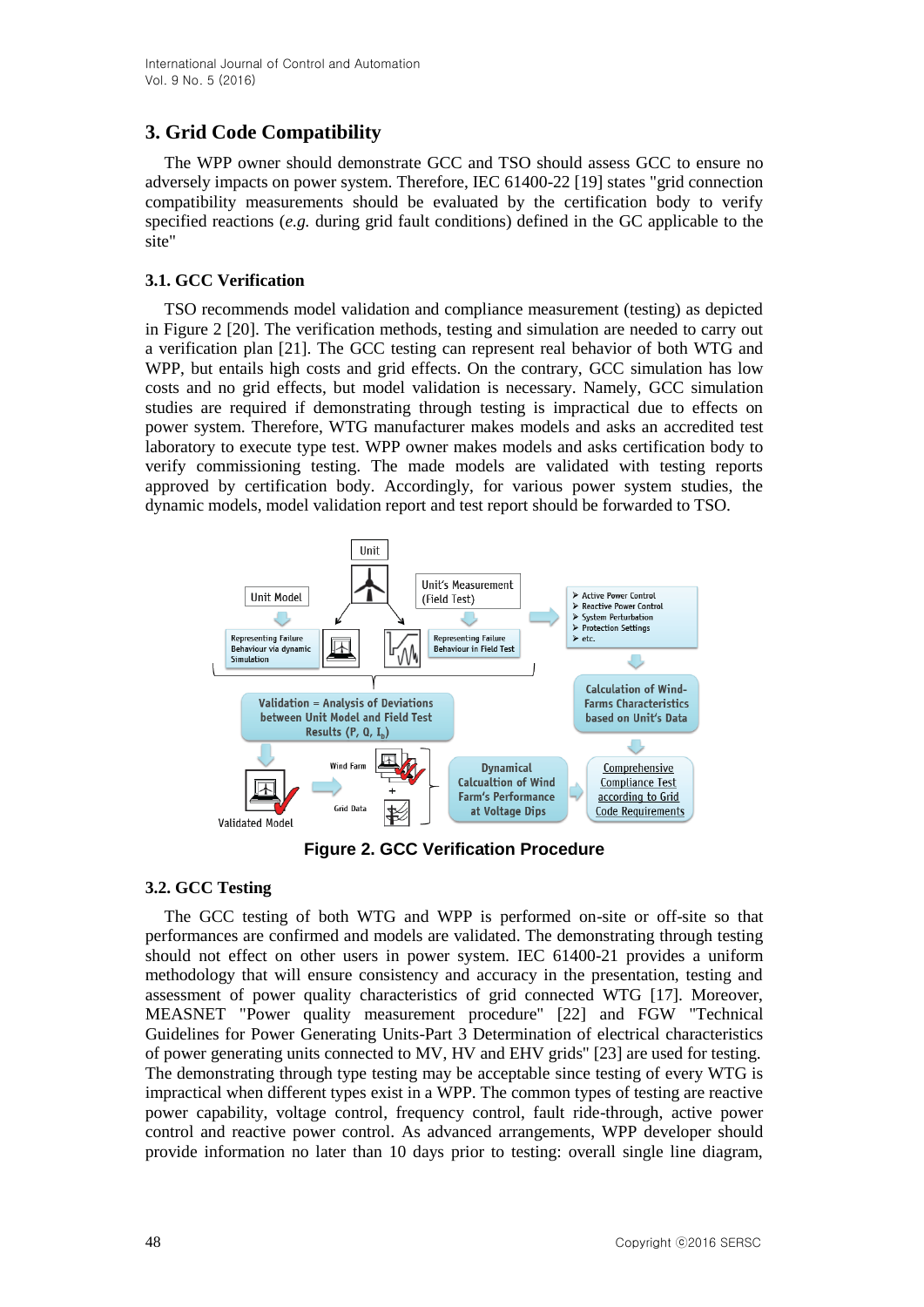technical data, directions to the WPP, site map for WPP and contact details of appropriate personnel on site. Also, wind condition a week prior to and 3 days prior to testing should be checked.

#### **3.3. GCC Simulation**

The considerations of analyzing GCC are power system characteristics, WTG technology, grid connection requirements and simulation tools. As regards simulation models, TSO prefers standard models with sufficient accuracy and manufacturer prefers user-written models with intellectual property. Due to confidentiality, simulation models are directly forwarded from WTG manufacturer to TSO. IEC is creating 61400-27 series that specify standard dynamic electrical simulation models for wind power. IEC 61400- 27-1 specifies different WTGs (type  $1 \sim$  type 4) models and model validation procedure [24]. IEC 61400-27-2 will specify WPP models and model validation procedure [25]. GCC testing is performed to tune and verify simulation models, and implementation closed to actual performance is made possible. WTG manufacturer and WPP developer should revise and update models until performance is proved. With adequate models, the power flow calculation, short circuit current calculation, static behavior and dynamic behavior are verified through GCC simulation.

Asociación Empresarial Eólica (AEE) "Procedure for verification validation and certification of the requirements of the PO 12.3 on the response of wind farms and photovoltaic plants in the event of voltage dips" [26] and FGW "Technical Guidelines for Power Generating Units-Part 4 Demands on modeling and validating simulation models of the electrical characteristics of power generating units and systems" [27] are used for simulating.

## **4. Simulation model Requirements**

The specific software, models, and simplifications are necessary for valid and accurate simulation. WTG models are classified as static and dynamic models. Static models used to analyze steady state are simple and easy. Dynamic models are needed for dynamics analysis, control analysis, optimization *etc*. WTG dynamics depend on aerodynamics, mechanical structural dynamics, controller response and electrical system.

#### **4.1. Simulation Models**

The requirements for simulation models are associated with model form, minimum functions, encryption acceptation, value form, simulation tool, minimum operation range *etc.*

Block diagram: simulation models should be supplied in the form of block diagrams with major components, which by means of mainly logical and mathematical functions: generator block, power converter/excitation block, pitch control and aerodynamics block, mechanical drive train block and optional protection block.

Source code: should be supplied for model. TSO wants to be able to investigate and find the source of the problem in the event of a simulation failing. Furthermore, source code has more uses in case of moving to new version of software.

Parameter ranges: should be consistent between loadflow and dynamic models and representative of the actual WPP. General frequency range of  $\pm 6\%$  (50/60Hz) and voltage range of 0~130% (nominal value) are used.

Simulation tool: once operations limits have been defined, the impacts should be analyzed by suitable simulation tools such as OpenDSS, PowerFactory, PSS®E, ISPA+ and PowerWorld simulator. However, Siemens PSS®E and Digsilent PowerFactory are prevailing recently as professional software platform. The status of software platform used in certification of renewable energy facilities is updated monthly [28].

Time step: is input parameter and simulation model can be complicated according to modeling purpose; if time step is very low (0.1ms), the complexity will be very high. The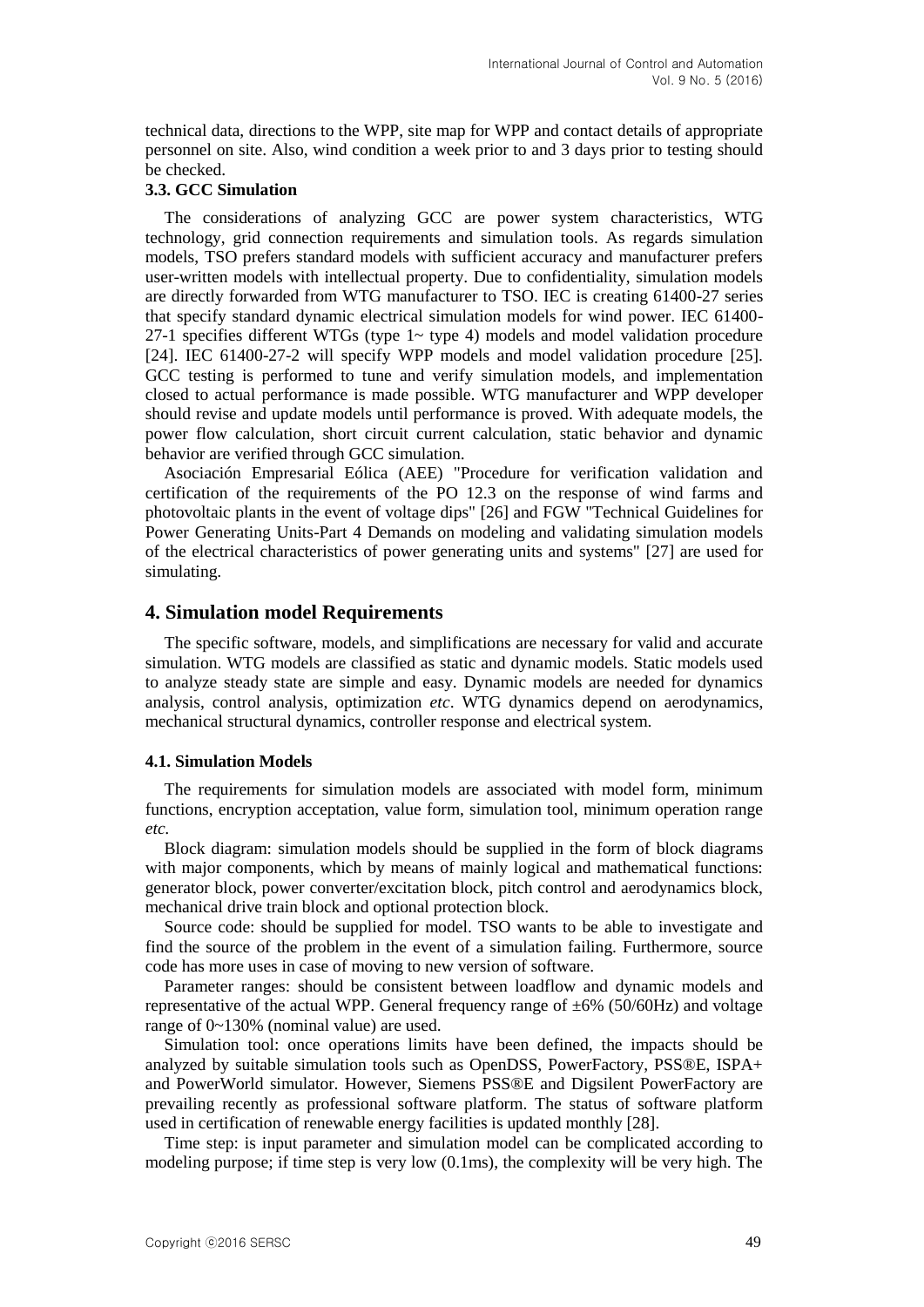two main time domain simulations are electromagnetic simulations (EMT) and electromechanical simulations (RMS). Generally, time step is less than ¼ cycle for RMS models and ms level for EMT models. Meanwhile, typical simulation time frame is between 10s~30s.

WPP model includes WTG, FACTS and existing compensation devices, cables, stepup transformers and internal lines. Figure 3 illustrates the different detail levels of model [29]. A detailed model means modeling of every equipment including dozens of WTGs, internal lines etc. An aggregated model means equivalent modeling for all equipment and is recommended for dynamic simulation of WPP regardless of size or configuration. The aggregated model can reduce system complexity and computation time.



**Figure 3. Wind Power Plant Modeling**

#### **4.2. Simulation Models Validation**

The model validation aims to establish that model and its parameters represent the dynamic performance adequately. Validation is based on the comparison of simulation results with observed actual behavior of WTG connected to power system. The accuracy of simulation models should be specified for the related voltage, active power, active current, reactive power and reactive current. TSO can validate simulation model of WPP through measurements submitted after the final commissioning. The WPP owner having responsibility for performing all validation tests is also responsible for measuring equipment, data loggers and staff.

#### **4.3. Requirements Defined in Each Country**

The comparisons of dynamic simulation model requirements are shown in Table 1.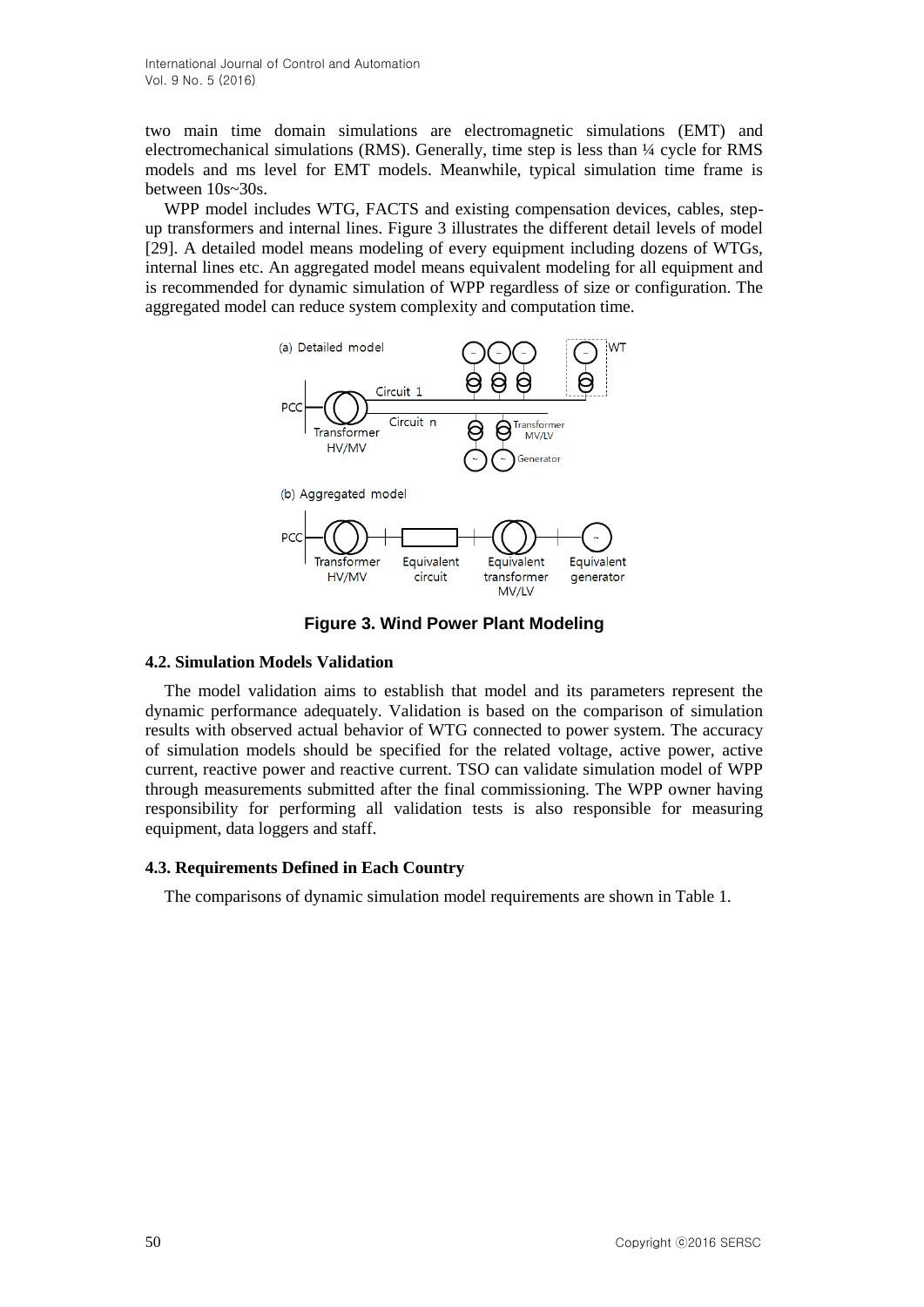| Code                                                                         | <b>Block</b><br>diagram        | Specific<br>software                | code | Source Encryp-<br>tion | Black-<br>box | Frequency<br>range(Hz)                       | Voltage<br>range(p.u.) | Time<br>frame | Time<br>step                                       | Aggrega-<br>tion |
|------------------------------------------------------------------------------|--------------------------------|-------------------------------------|------|------------------------|---------------|----------------------------------------------|------------------------|---------------|----------------------------------------------------|------------------|
| <b>AEMO</b>                                                                  | Yes                            | PSS/E                               | Yes  | no acpt.               | no acpt.      | disturbance<br>requirement                   |                        | >30s          | $\geq$ 1 ms                                        | Yes              |
| Energinet                                                                    | Yes                            | Power-<br>Factory                   | Yes  | no acpt.               | acpt.         | $47 - 53$                                    | $0 - 1.4$              | $\geq 30s$    | Variable<br>time step                              | No               |
| Eirgrid                                                                      | Yes                            | PSS/E                               | Yes  |                        |               | disturbance<br>requirement                   |                        |               | $\geq$ 5ms                                         | Yes              |
| National<br>Grid                                                             | No                             | Power-<br>Factory                   | Yes  |                        |               | disturbance<br>requirement                   |                        |               | $>10$ ms                                           | N <sub>0</sub>   |
| WECC                                                                         | Yes                            | <b>PSLFTM</b><br>PSS/E<br><b>PW</b> | No   | no acpt.               | no acpt.      | minimum disturbance<br>tolerance requirement |                        | $20 - 30s$    | $\geq$ <sup>1</sup> / <sub>4</sub> cycle<br>(60Hz) | Yes              |
| <b>REE</b>                                                                   | Yes                            | PSS/E                               | Yes  |                        |               |                                              |                        |               | $\geq$ 5ms                                         | Yes              |
| Hydro<br>Québec                                                              | <b>IEEE</b><br>models<br>PSS/E |                                     | No   |                        | no acpt.      |                                              |                        |               | $\geq$ 4ms(60Hz)<br>$\geq$ 5ms(50Hz)               | Yes              |
|                                                                              | Yes                            |                                     |      |                        | acpt.         |                                              |                        |               |                                                    |                  |
| * Sigmans DTI DCCE CE DCI EM DowarWorld(DW) Simulator Diguilant DowarFactory |                                |                                     |      |                        |               |                                              |                        |               |                                                    |                  |

**Table 1. Simulation Model Requirements**

PTI PSSE, GE PSLF™, PowerWorld(PW) Simulator, Digsilent PowerFactory \* AEMO (Australia), Energinet (Denmark), Eirgrid (Ireland), National Grid (Great Britain), WECC (USA), REE (Spain), Hydro Québec(Canada)

In Australia, Austrian Energy Market Operator (AEMO) published "Data and model requirements for generating systems of less than 30MW" [30] and "Dynamic model acceptance guideline" [31] in 2013. The data and model requirements are different according to generating system size;  $\leq$  5MW,  $\leq$  15MW,  $\lt$ 30MW and  $\geq$  30MW. The unencrypted model source code may not be necessary in case of using generic model and the unencrypted model source code must be provided in case of no using generic model. AEMO accepts the use of generic models for less than 30MW, but a positive sequence RMS-type dynamic model developed in PSS®EV.32 in case of the larger plants. The representation of black-box type is not accepted.

In Denmark [3], the modeling requirements are applied WPP with a rated power greater than 1.5 MW in the same POC (Point Of Connection). The encrypted parts are not acceptable in simulation models. RMS values in the synchronous system (positive sequence) and in the individual phases during asymmetrical incidents and faults must be simulated.

In Ireland, EirGrid published "EirGrid Grid Code" [6] in 2013 and the modeling requirements for wind turbine generators are included in Planning Code Appendix (PC.A.4.10.1). Transmission and distribution-connected WPP greater than 5 MW are required to submit with their application a dynamic model in compliance with PC.A4.10.1.2. Dynamic models should be provided no later than 240 business days prior to their scheduled date of connection to the power system. The dynamic model must represent the features and phenomena likely to be relevant to angular and voltage stability.

In USA, Modeling and Validation Work Group of Western Electricity Coordinating council (WECC) published "Wind power plant dynamic modeling guide" in 2014 [32]. This guide can cover Type 1 (fixed-speed, induction generator), Type 2 (variable slip, induction generators with variable rotor resistance), Type 3 (variable speed, doubly-fed asynchronous generators with rotor-side converter) or Type 4 (variable speed generators with full converter interface) wind turbine generators. WECC requires approved generic models not manufacturer-specific dynamic models, which are public (non-proprietary), accessible to transmission planners and no need for non-disclosure agreements. The models should be initialized based on the power-flow power dispatch. The models should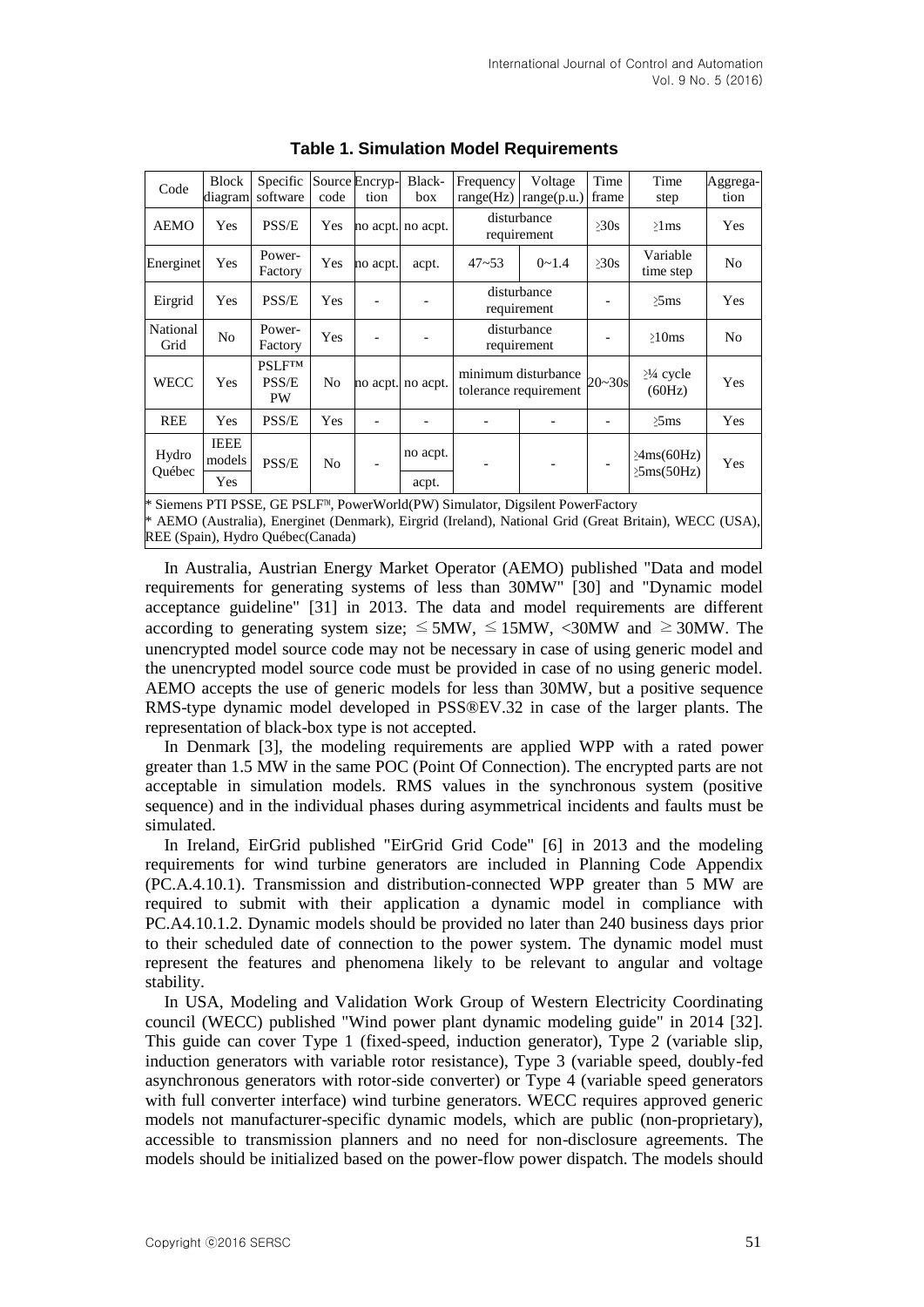be applicable to power systems with a short circuit ratio of 3 and higher at PCC.

In Spain, the Spanish Wind Energy Association has developed the document "Procedure for Verification Validation and Certification of the Requirements of the OP 12.3 on the Response of Wind Farms in the Event of Voltage Dips" (PVVC) [26].

#### **5. Conclusion**

This paper summarizes the dynamic modeling requirements and validation for gridconnected WPP. It becomes more and more important for power system to keep stability from grid impacts according to increasing penetration level of WPP. Since GC is different by country, the simulation model requirements for model form, minimum functions, encryption acceptation, value form, simulation tool and minimum operation range should be understood exactly. The simulation model requirements and procedure are quite complex, and everyone related to connecting WPP to power system should understand these requirements clearly so that the unnecessary project delay or extra work can be avoided.

#### **Acknowledgments**

This work was supported by the Power Generation & Electricity Delivery Core Technology Program of the Korea Institute of Energy Technology Evaluation and Planning (KETEP) granted financial resource from the Ministry of Trade, Industry & Energy, Republic of Korea (No. 20131020400720)

#### **References**

- [1] REN21, "Renewables 2014 Global Status Report", **(2015)**
- [2] Tennet, "Grid Code- High and extra high voltage", **(2012)**
- [3] Energinet, "Technical regulation 3.2.5 for wind power plants with a power output greater than 11 kW", **(2010)**
- [4] National grid, "The Grid Code", **(2014)**
- [5] REE, "Operating Procedure 12.2 of REE Installations Connected to the Delivery Grid: Minimum Requirements for Design, Equipment, Functionality, Reliability and Energization", **(2005)**
- [6] Eirgrid, "EirGrid Grid Code", **(2013)**
- [7] Hydro Quebec, "Transmission Provider Technical Requirements for the Connection of Power Plants to the Hydro-Qu?bec Transmission System", **(2009)**
- [8] Australian Energy Market Commission, "National Electricity Rules (NER)", **(2014)**
- [9] IEA Wind, "IEA Wind RP16. Wind Integration Studies", **(2013)**
- [10] Cigre 328, "Modeling And Dynamic Behavior Of Wind Generation As It Relates To Power System Control And Dynamic Performance", **(2007)**
- [11] A. D. Hansen, P. Sørensen, F. Blaabjerg and J. Becho, "Dynamic modelling of wind farm grid interaction", Wind Engineering, vol.26, no. 4, **(2002)**, pp. 191-208
- [12] J. Soens, J. Driesen, D. Van Hertem and R. Belmans, "Generic Aggregated Wind Farm Model for Power System Simulations- Impact of Grid Connection Requirements", **(2004)**
- [13] IEEE PES Power System Dynamic Performance Committee, "Model Validation for Wind Turbine Generator Models", **(2011)**
- [14] F. Martin, I. Purellku and T. Gehlhaar, "Modelling of and Simulation with Grid Code validated Wind Turbine Models", **(2007)**
- [15] Elforsk rapport, "DC Connected Wind Farm Evaluation of Dynamic Performance", **(2008)**
- [16] P. Kumar and A. K. Singh, "Grid Codes: Goals and Challenges", **(2014)**
- [17] IEC 61400-21(ed2.0), "Wind turbines Part 21: Measurement and assessment of power quality characteristics of grid connected wind turbines", **(2008)**
- [18] EN 50160, "Power Quality Application Guide Voltage Disturbances", **(2004)**
- [19] IEC 61400-22, "Wind turbines-Part 22: Conformity testing and certification", **(2010)**
- [20] F. Kalverkamp, M. Meuser, B. Schowe-von der Brelie and J. St?eken, "Wind farm simulation and certification of its grid code compliance - a review of lessons learned from the German experiences", **(2011)**
- [21] ENTSO-E, "Network Code for Requirements for Grid Connection Applicable to all Generators", **(2013)**
- [22] MEASNET, "Power quality measurement procedure", **(2009)**
- [23] FGW "Technical Guidelines for Power Generating Units-Part 3 Determination of electrical characteristics of power generating units connected to MV, HV and EHV grids", **(2010)**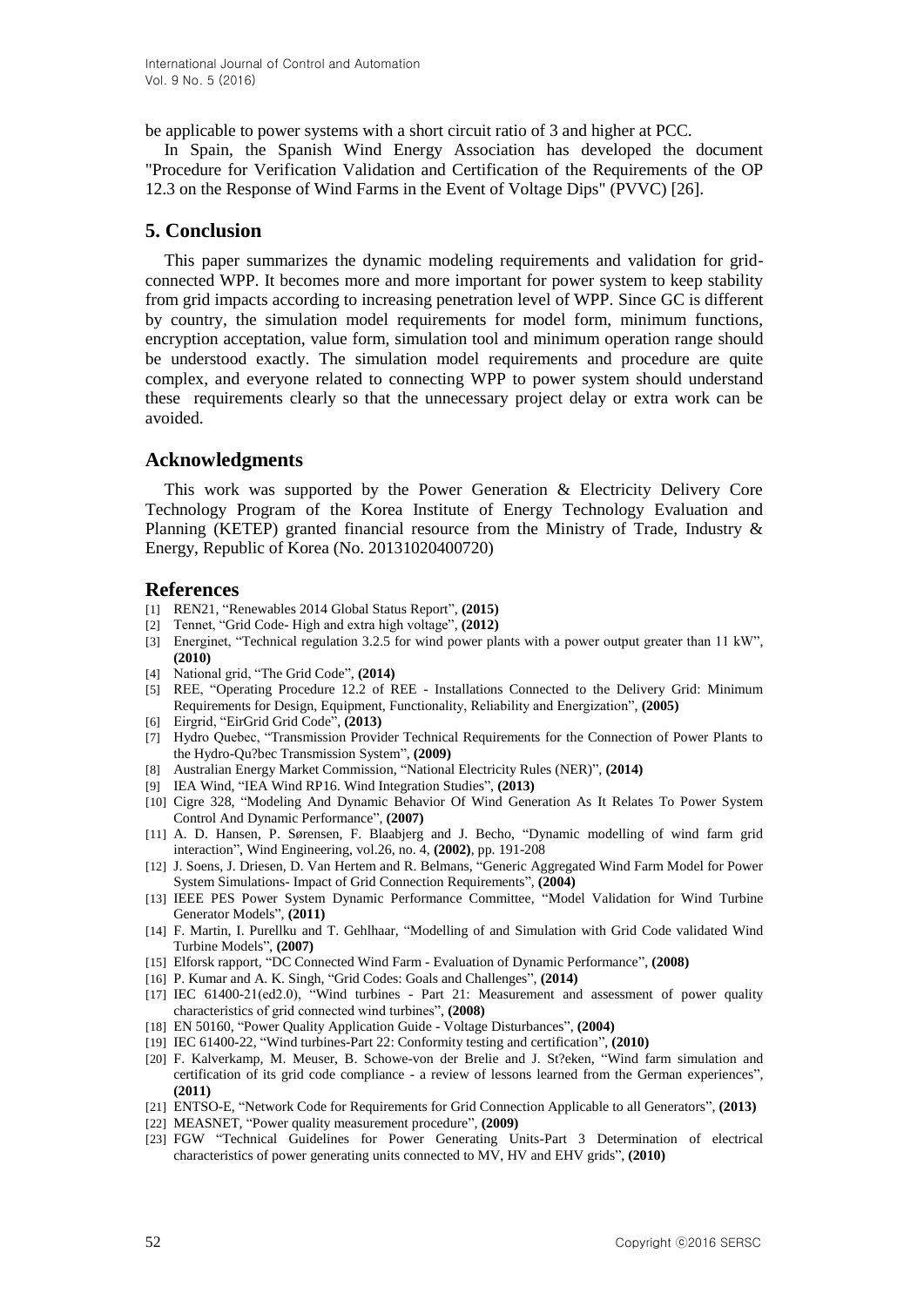- [24] IEC 61400-27-1 "Wind turbines -Part 27-1: Electrical simulation models Wind turbines", **(2014)**
- [25] Project CD, IEC 61400-27-2 "Wind turbines -Part 27-2: Electrical simulation models for wind power generation", **(2014)**
- [26] AEE, "Procedure for verification validation and certification of the requirements of the PO 12.3 on the response of wind farms and photovoltaic plants in the event of voltage dips"
- [27] FGW "Technical Guidelines for Power Generating Units-Part 4 Demands on modeling and validating simulation models of the electrical characteristics of power generating units and systems", **(2010)**
- [28] http://www.wind-fgw.de/pdf/Zertifikate\_Neuanlagen.pdf
- [29] M. P. Comech, M. Garcia-Gracia, S. M. Arroyo and M. A. M. Guillen, "Wind Farms and Grid Codes".
- [30] AEMO, "Data and model requirements for generating systems of less than 30MW", **(2013)**
- [31] AEMO, "Dynamic model acceptance guideline", **(2013)**
- [32] WECC, "Wind power plant dynamic modeling guide", **(2014)**

## **Authors**



**Mi-young Kim,** She received her M.S. degree from Korea University of Technology and Education in 2005, and Ph.D. in Electrical Engineering from Hokkaido University in 2008. She has been working as a part-time lecturer at Korea University of Technology and Education since 2015. Her research interests cover the distributed or renewable energies, electrical components of wind turbine, offshore substation, grid connection and new power systems.



**Dae-Seok Rho,** He received the B.S. degree and M.S. degree in Electrical Engineering from Korea University, Seoul, South Korea, in 1985 and 1987, respectively. He earned a Ph.D. degree in Electrical Engineering from Hokkaido University, Sapporo, Japan in 1997. He has been working as a professor at Korea University of Technology and Education since 1999. His research interests include operation of power distribution systems, dispersed storage and generation systems and power quality.